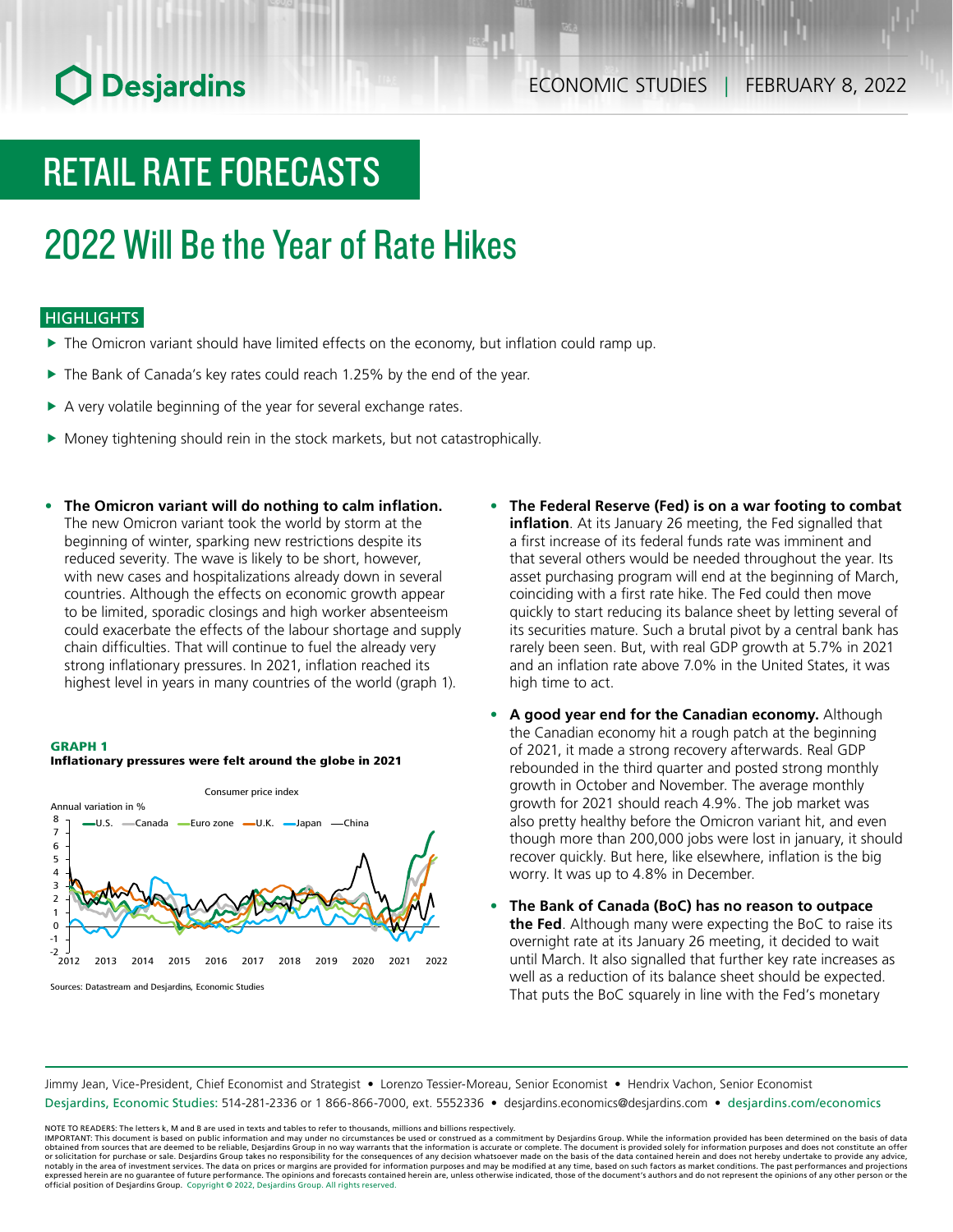## **Desjardins**

policy. However, it will have to take into account the increased vulnerability of the Canadian economy, including a housing market that is more sensitive to rate hikes, after two years of skyrocketing prices. We forecast that four 25 basis points rate hikes could take place in 2022, one less than in the United States (graph 2).

**• Key rate increases will be reflected in retail rates.** Despite the fact that bond yields have been rising for some months, several borrowers have managed to avoid paying higher

#### GRAPH 2

A new monetary tightening cycle is dawning in the United States and Canada



Sources: Datastream and Desjardins, Economic Studies

### TABLE 1

### *Forecasts: Retail rate*

mortgage rates by opting for variable rates (graph 3). With several key rate hikes now clearly signaled, variable rates are likely to follow suit, which will drag all retail rates up. Bond yields have soared since the beginning of the year, and are not likely to stop any time soon. Those increases will affect both rates on savings, which are already up nicely, and the rates offered to borrowers.

#### GRAPH 3



Borrowers have avoided the hikes by opting for variable rates



Sources: Bank of Canada and Desjardins, Economic Studies

|                                | <b>DISCOUNT</b><br><b>RATE</b> | <b>PRIME RATE</b> | <b>MORTGAGE RATE</b> |               |               |               | TERM SAVINGS <sup>1</sup> |               |  |  |
|--------------------------------|--------------------------------|-------------------|----------------------|---------------|---------------|---------------|---------------------------|---------------|--|--|
| IN %                           |                                |                   | 1 year               | 3 years       | 5 years       | 1 year        | 3 years                   | 5 years       |  |  |
| <b>Realized</b> (end of month) |                                |                   |                      |               |               |               |                           |               |  |  |
| August 2021                    | 0.50                           | 2.45              | 2.79                 | 3.49          | 4.74          | 0.40          | 0.60                      | 1.10          |  |  |
| September 2021                 | 0.50                           | 2.45              | 2.79                 | 3.49          | 4.74          | 0.40          | 0.60                      | 1.10          |  |  |
| October 2021                   | 0.50                           | 2.45              | 2.79                 | 3.49          | 4.74          | 0.40          | 0.70                      | 1.10          |  |  |
| November 2021                  | 0.50                           | 2.45              | 2.79                 | 3.49          | 4.74          | 0.40          | 0.70                      | 1.10          |  |  |
| December 2021                  | 0.50                           | 2.45              | 2.79                 | 3.49          | 4.74          | 0.40          | 0.90                      | 1.30          |  |  |
| January 2022                   | 0.50                           | 2.45              | 2.79                 | 3.49          | 4.74          | 0.40          | 1.15                      | 1.50          |  |  |
| February 8, 2022               | 0.50                           | 2.45              | 2.84                 | 3.49          | 4.79          | 0.40          | 1.15                      | 1.50          |  |  |
| <b>Forecasts</b>               |                                |                   |                      |               |               |               |                           |               |  |  |
| <b>End of quarter</b>          |                                |                   |                      |               |               |               |                           |               |  |  |
| 2022: Q1                       | $0.50 - 1.00$                  | $2.45 - 2.95$     | $2.80 - 3.20$        | $3.50 - 3.85$ | $4.75 - 5.25$ | $0.40 - 0.60$ | $1.15 - 1.25$             | $1.50 - 1.80$ |  |  |
| 2022: Q2                       | $0.75 - 1.25$                  | $2.70 - 3.20$     | $2.80 - 3.50$        | $3.70 - 4.40$ | $4.90 - 5.60$ | $0.40 - 1.00$ | $1.10 - 1.70$             | $1.60 - 2.20$ |  |  |
| 2022: Q3                       | $0.75 - 1.75$                  | $2.70 - 3.70$     | $2.80 - 3.80$        | $3.55 - 4.55$ | $5.00 - 6.00$ | $0.40 - 1.30$ | $1.10 - 2.00$             | $1.45 - 2.35$ |  |  |
| 2022: Q4                       | $1.00 - 2.00$                  | $2.95 - 3.95$     | $2.85 - 4.15$        | $3.55 - 4.85$ | $4.85 - 6.15$ | $0.20 - 1.50$ | $0.90 - 2.20$             | $1.25 - 2.55$ |  |  |
| <b>End of year</b>             |                                |                   |                      |               |               |               |                           |               |  |  |
| 2023                           | $1.25 - 2.75$                  | $3.20 - 4.70$     | $2.85 - 4.75$        | $3.40 - 5.30$ | $4.75 - 6.65$ | $0.30 - 2.20$ | $0.85 - 2.75$             | $1.10 - 3.00$ |  |  |
| 2024                           | $1.50 - 3.00$                  | $3.45 - 4.95$     | $2.90 - 5.00$        | $3.30 - 5.40$ | $4.65 - 6.75$ | $0.50 - 2.60$ | $0.75 - 2.85$             | $1.00 - 3.10$ |  |  |
| 2025                           | $1.25 - 3.25$                  | $3.20 - 5.20$     | $2.90 - 5.30$        | $3.30 - 5.70$ | 4.50 - 6.90   | $0.35 - 2.75$ | $0.60 - 3.00$             | $0.85 - 3.25$ |  |  |

<sup>1</sup> Non-redeemable (annual); NOTE: Forecasts are represented using an asymmetric range reflecting the perceived probability of deviation from the base scenario. The mean of the range does not represent the forecast associated with the base scenario.

Source: Desjardins, Economic Studies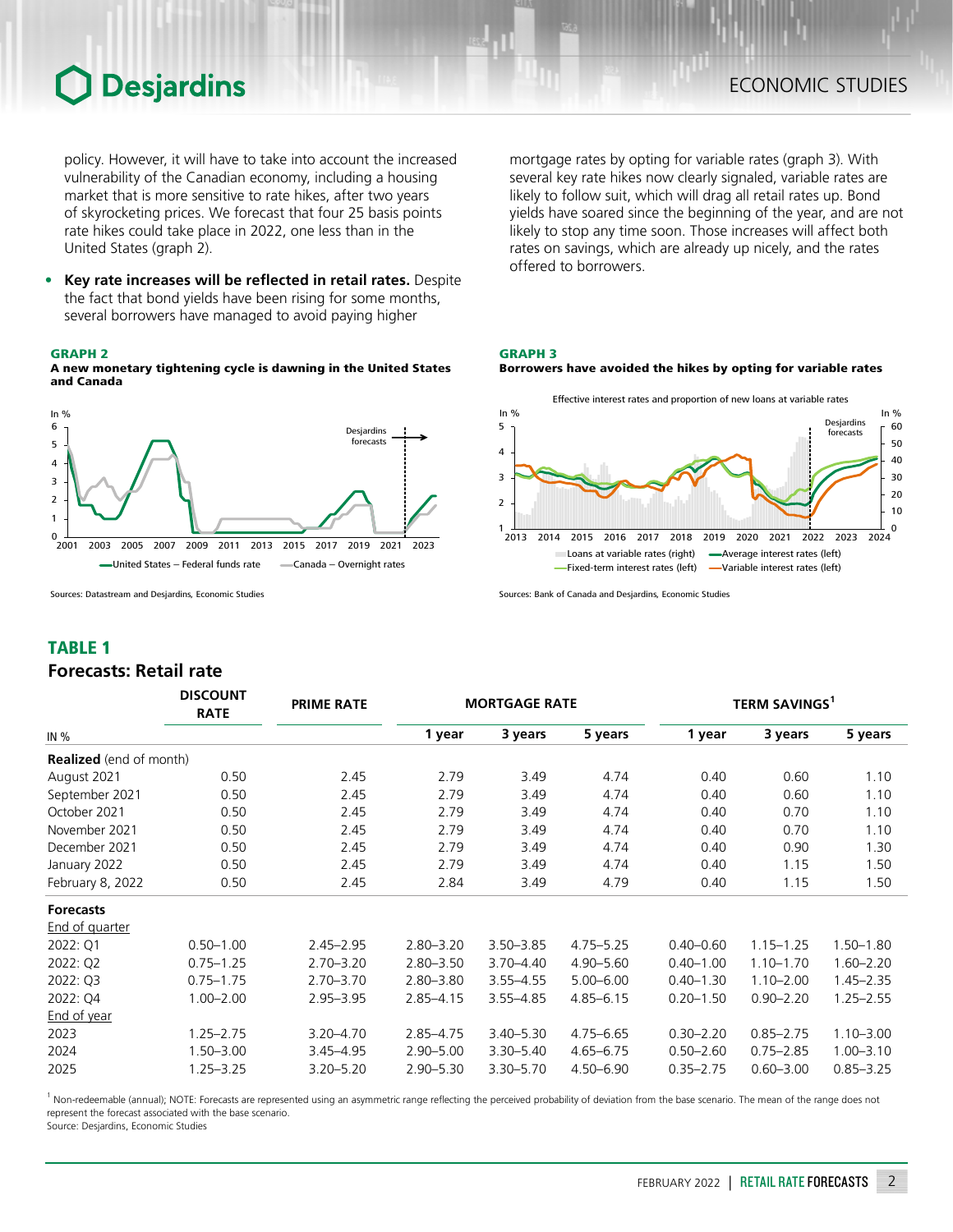### ECONOMIC STUDIES

## **O** Desjardins

## Exchange Rate

A Very Volatile Beginning of the Year for Several Exchange Rates

- As the appetite for risk declined on the financial markets. demand for safe havens increased, allowing the U.S. dollar to rebound during the second half of January (graph 4). It also got a boost from the Federal Reserve's (Fed) signals of further interest rate hikes. The greenback is having a hard time maintaining new gains, however; it depreciates as soon as investors start to feel less risk-averse, as they did at the beginning of February. Overall, the DXY effective U.S. dollar exchange rate index seems to have peaked since November, reinforcing the idea that its upward trend has ended.
- The loonie even went over the symbolic US\$0.80 mark temporarily at the start of the year, although it fell back down again due to stronger volatility in the financial markets and the rising U.S. dollar. Higher gas and other commodity prices were not enough to maintain the loonie's gains (graph 5). When the Bank of Canada held the line at its January meeting it did not affect the currency much. The markets still expect several key rate increases.
- **• Forecasts:** we do not anticipate a prolonged period of strong volatility on the financial markets, so the context should be less favourable to the U.S. dollar in the coming quarters. The Fed's coming decisions to raise interest rates may help the greenback, but only temporarily, as the thrust of the monetary tightening for 2022 seems to have already been taken into account. We will also have to see what decisions the other central banks make. As for the Canadian dollar, it could go over US\$0.80 in the next few months. In the longer term, the predicted decline in commodity prices and more interest rate hikes in the United States compared to Canada could harm the loonie a bit.

#### GRAPH 4 The U.S. dollar peaked in November



\* Based on a basket of currencies that includes the Canadian dollar, euro, pound, yen, Swiss franc and Swedish krona. Sources: Datastream and Desjardins, Economic Studies

#### GRAPH 5 The Canadian dollar has not kept pace with oil prices



WTI: West Texas Intermediate Sources: Datastream and Desjardins, Economic Studies

| Impacts on the Canadian dollar | <b>Short-term</b> | Long-term |
|--------------------------------|-------------------|-----------|
| Risk aversion                  |                   | Λ         |
| Commodity prices               |                   |           |
| Interest rate spreads          |                   |           |

### TABLE 2 *Forecasts: Currency*

|        |        | 2022   |        |        | 2023   |  |        |        |        |        |
|--------|--------|--------|--------|--------|--------|--|--------|--------|--------|--------|
| Q3     | Q4     | Q1f    | Q2f    | Q3f    | Q4f    |  | Q1f    | Q2f    | Q3f    | Q4f    |
| 0.7886 | 0.7914 | 0.8050 | 0.8050 | 0.8000 | 0.7950 |  | 0.7900 | 0.7800 | 0.7900 | 0.7850 |
| .2680  | .2636  | 1.2422 | 1.2422 | .2500  | 1.2579 |  | 1.2658 | 1.2821 | 1.2658 | 1.2739 |
| .4695  | 1.4370 | 1.4161 | .4286  | .4500  | .4717  |  | 1.4937 | 1.5128 | 1.5063 | 1.5287 |
| .1590  | 1.1372 | 1.1400 | .1500  | 1.1600 | 1.1700 |  | .1800  | 1.1800 | 1.1900 | .2000  |
| .3484  | 1.3545 | .3600  | .3700  | 1.3800 | 1.3900 |  | .4000  | 1.4000 | 1.4100 | 1.4100 |
|        |        | 2021   |        |        |        |  |        |        |        |        |

f: forecasts

Sources: Datastream and Desjardins, Economic Studies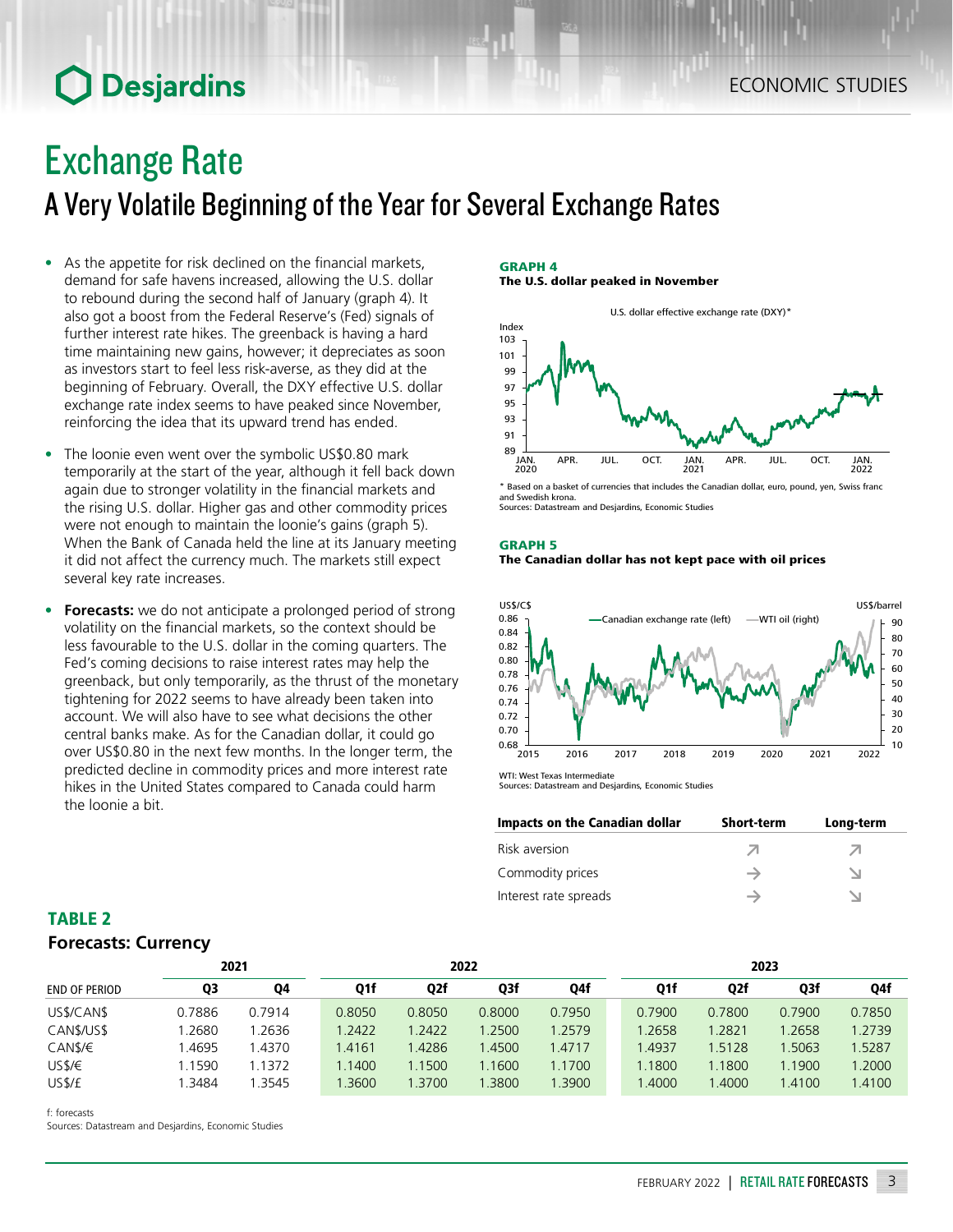## **O** Desjardins

## Asset Classes Return

Money Tightening Should Rein In the Stock Markets, but Not Catastrophically

- Despite a decline in the bond market, the **stock markets' strong performance allowed a very good gain for an average portfolio in 2021**. That follows two other good years, but this pace should not last forever. Is the greater volatility on the financial markets since the beginning of the year a good harbinger of what we will see in the coming quarters? We have scaled down our earnings forecast, but we are still far from pessimistic scenarios.
- **• The interest rate hikes are the main source of volatility.** The more the interest rates go up, the less attractive the stock markets become. Rising rates also bring concerns about whether the most heavily indebted companies can maintain profitability. We have recently added key rate hikes to our scenario and raised our year-end targets for several bond yields (graph 6). That is prompting us to revise our performance targets for the bond and stock markets downwards.
- It is interesting to make a **comparison with the last monetary tightening cycle of 2017 and 2018**. The markets were not too badly off at the beginning, but ended by slowing down (graph 7). 2018 ended with losses on most of the stock indexes. The money tightening had been very gradual, but the addition of interest rate hikes seemed to cool investors' ardour in the end. Other factors may have been in play in 2018. One such was the beginning of fears about U.S. protectionism. Recession fears were also beginning to grow.
- **• The expected growth of profits remains strong** and is one of the main props for the stock markets (graph 8). The various production hurdles do not seem to be affecting business profitability right now, but the situation may vary from one sector to another. That said, we expect a good year on the economic front as the pandemic wanes and production problems work themselves out. Business profitability will probably get a boost. Inflation may also have only a limited effect, especially among businesses that manage to transfer higher costs to their customers. Wage increases may affect profitability in the long run, but productivity gains should help mitigate the impact.

### GRAPH 6

More bond yield increases are expected



Sources: Datastream and Desjardins, Economic Studies

#### GRAPH 7





Sources: Datastream and Desjardins, Economic Studies

#### GRAPH 8 Profit outlooks remain very high



\* Anticipated profits for the next 12 months. Sources: Datastream and Desjardins, Economic Studies